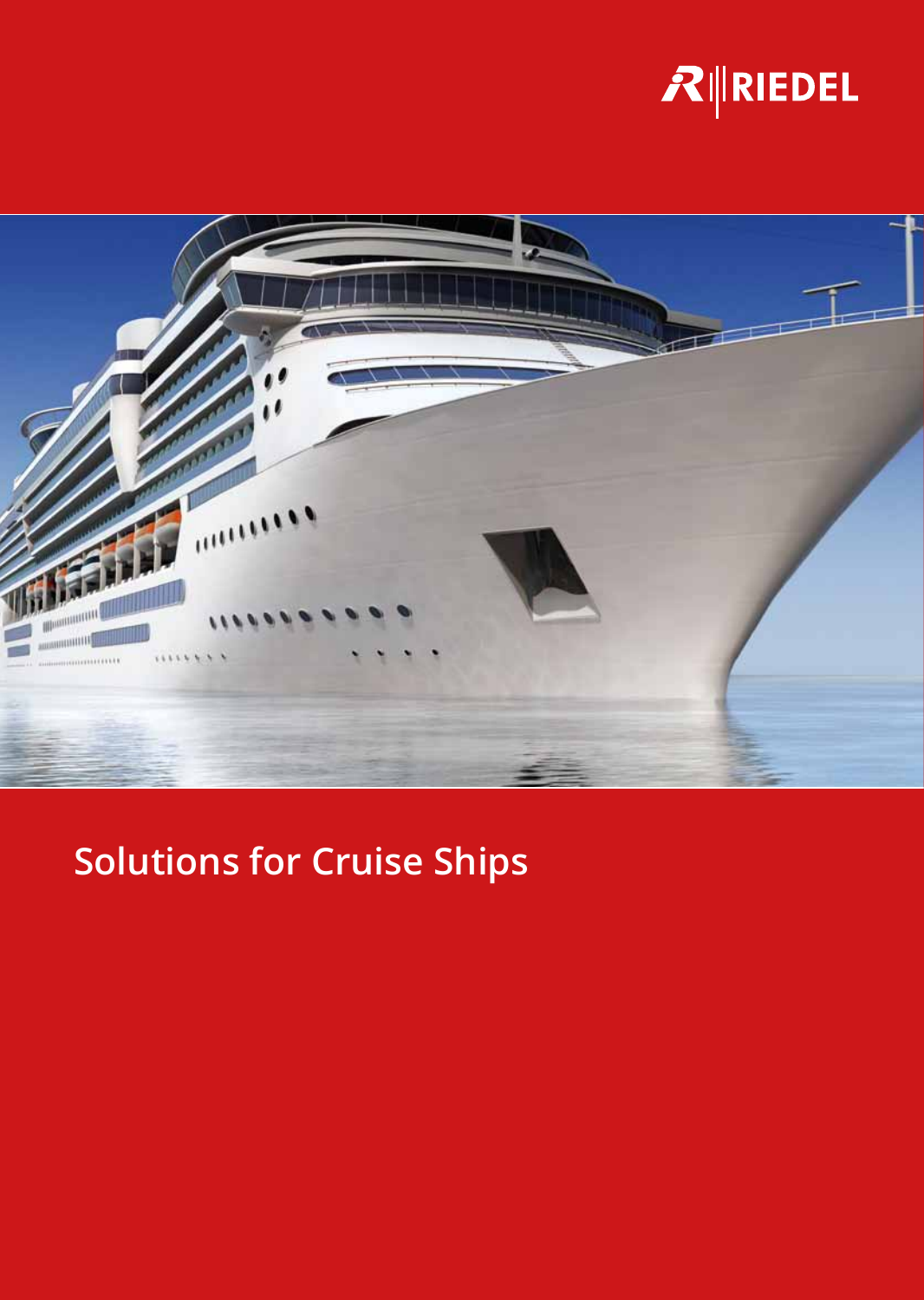# Improving On-Board Signal Transport

## **Stay flexible during the planning phase**

All fiber links within the MediorNet Network are fully generic and can carry any type of signal. MediorNet sees the fiber links just as bandwidth available to carry anything, anywhere, anytime. As a result, in the planning phase the engineering-team just needs to plan for multi-core fiber optic cables to all main locations. The precise signal-types and formats (e.g. SD/HD-SDI, HDMI, DVI, AES, MADI, analogue audio, Ethernet) can be defined in a late planning phase and affect only the selection of the relevant I/O-cards for the MediorNet terminal equipment. By using the MediorNet approach ship-owners keep full flexibility up to a very late phase in the design process.

### **Save during the construction phase**

Construction time is continuously under pressure, be it in a new-build project or a refitting. When installing MediorNet you essentially will have only one type of multi-core fiber optic cable to be installed for all interlocal cabling, no matter what signals you want to transport between these venues. The fiber-optic cabling is terminated on fiber-patch panels on all locations, where you simply plug-in your MediorNet terminal equipment. In addition, MediorNet's wide range of signal interfaces significantly reduces the number of external converters while it's dynamic

routing capabilities make external patch-panels obsolete. Again, this results in savings for both hardware and installation.

#### **Shorten acceptance test phase**

MediorNet doesn't need complex and time-consuming configuration. MediorNet terminal equipment is automatically recognized in the network as soon as it is connected. By using multi-core fiber optic cable for all interlocal connectivity, issues by external influences from powerlines or HF signals are reduced to zero. MediorNet's internal test-generators on all inputs & outputs significantly reduce test procedures.

### **Reduce operational costs**

Riedel's solutions are developed to significantly reduce operational costs on board of cruise ships. Just think about the ability to have any signal anywhere available at any time, in the right format, either by an automated process or by a simple user-action without the need to be an AV or IT-specialist. But also think about the redundancy and self-healing principles built into our solutions to make sure the network stays online even in case of hardware failures or cable-breaks.

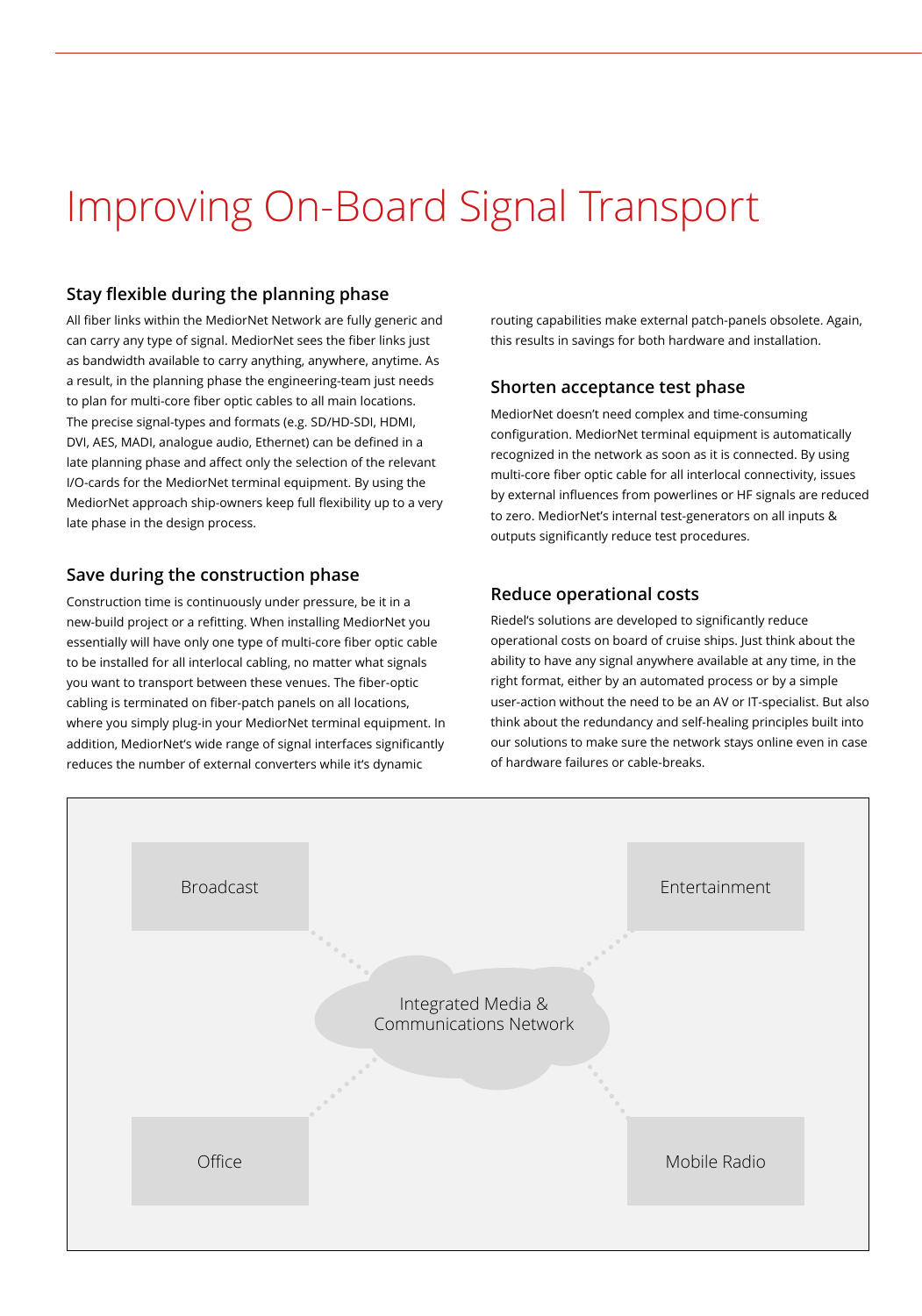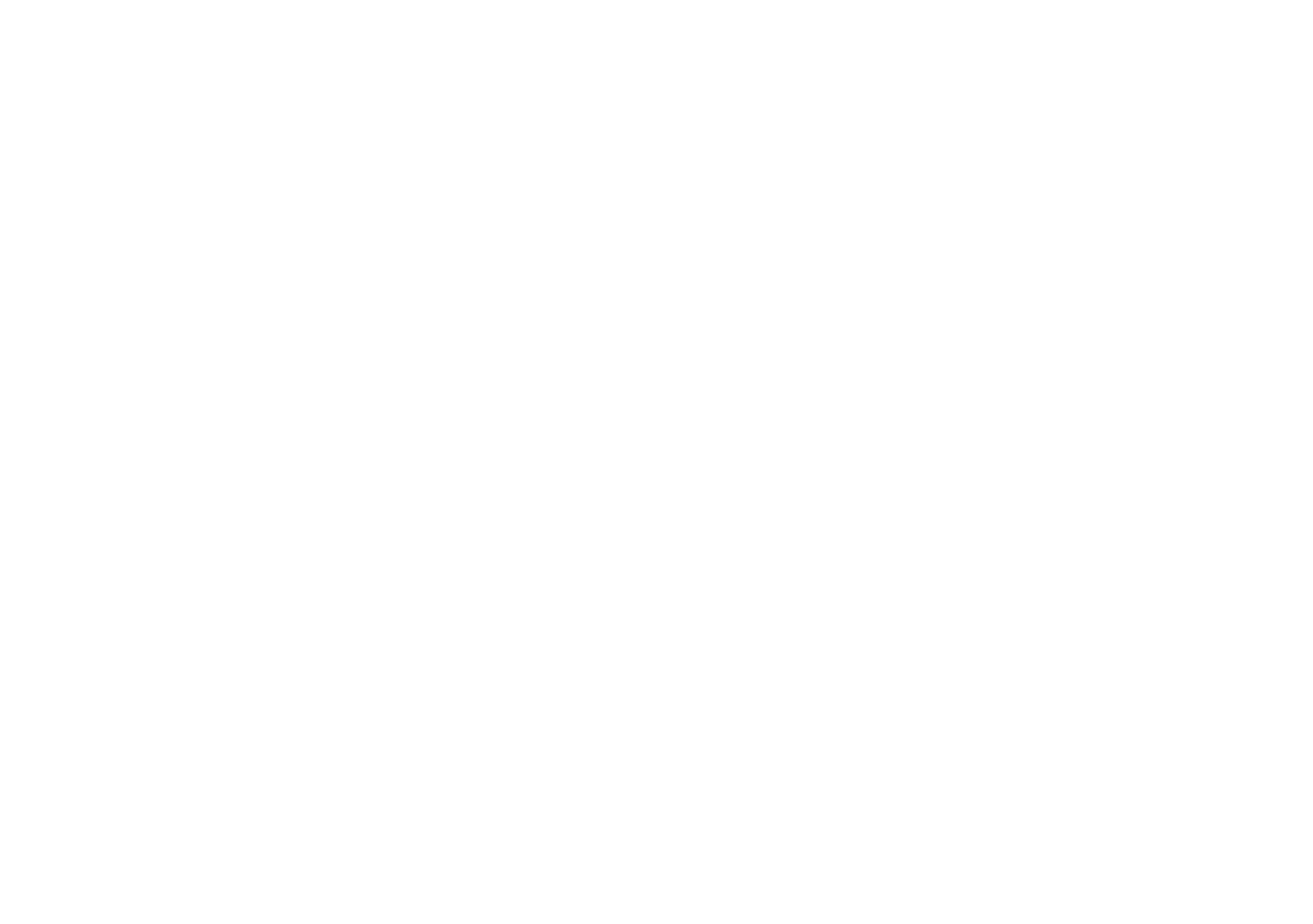# Riedel Product Lines

### **MediorNet** - The Real-Time Media Network

• One fiber-based network infrastructure for

- broadcast and entertainment
- Integration of all video, audio, data and communication signals
- Future-proof free signal-routing without rewiring
- Intuitive, easy-to-learn operation

#### **RockNet** - The Performance Audio Network

- Vendor independent: allows operation of mixing consols from various brands within the same network
- Independent Gain
- CAT-5 redundant network interface
- Intuitive set-up: No Ethernet, no IP easy front panel operation

### **Artist** - The Digital Matrix Intercom

- Distributed masterless system architecture for reduced wiring and installation costs
- Seamless integration of VoIP SIP PABX and mobile HF radio (conventional and TETRA)
- Easy and intuitive programming for reduced training and service
- German engineering and quality manufacturing

### **PERFORMER** - The Digital Partyline Intercom

- High quality digital audio: no noise, no hum
- Remote Mic-Kill
- 2-channel intercom operation plus additional program
- sound on standard XLR cables
- Real plug-and-play installation

#### **Acrobat** - The Digital Wireless Intercom

- Wireless partyline and point-to-point communications
- Excellent audio quality via VoIP-over-DECT technology
- Cellular architecture with seamless handover
- No interference with radio microphones, in ear monitoring or other UHF systems











# Riedel Rental Services & Solutions



**Intercom & Professional Mobile Radio Solutions**



**Media Network Solutions**



**RF Camera Solutions CCTV Solutions Access Control** 





**& Accreditation Solutions**